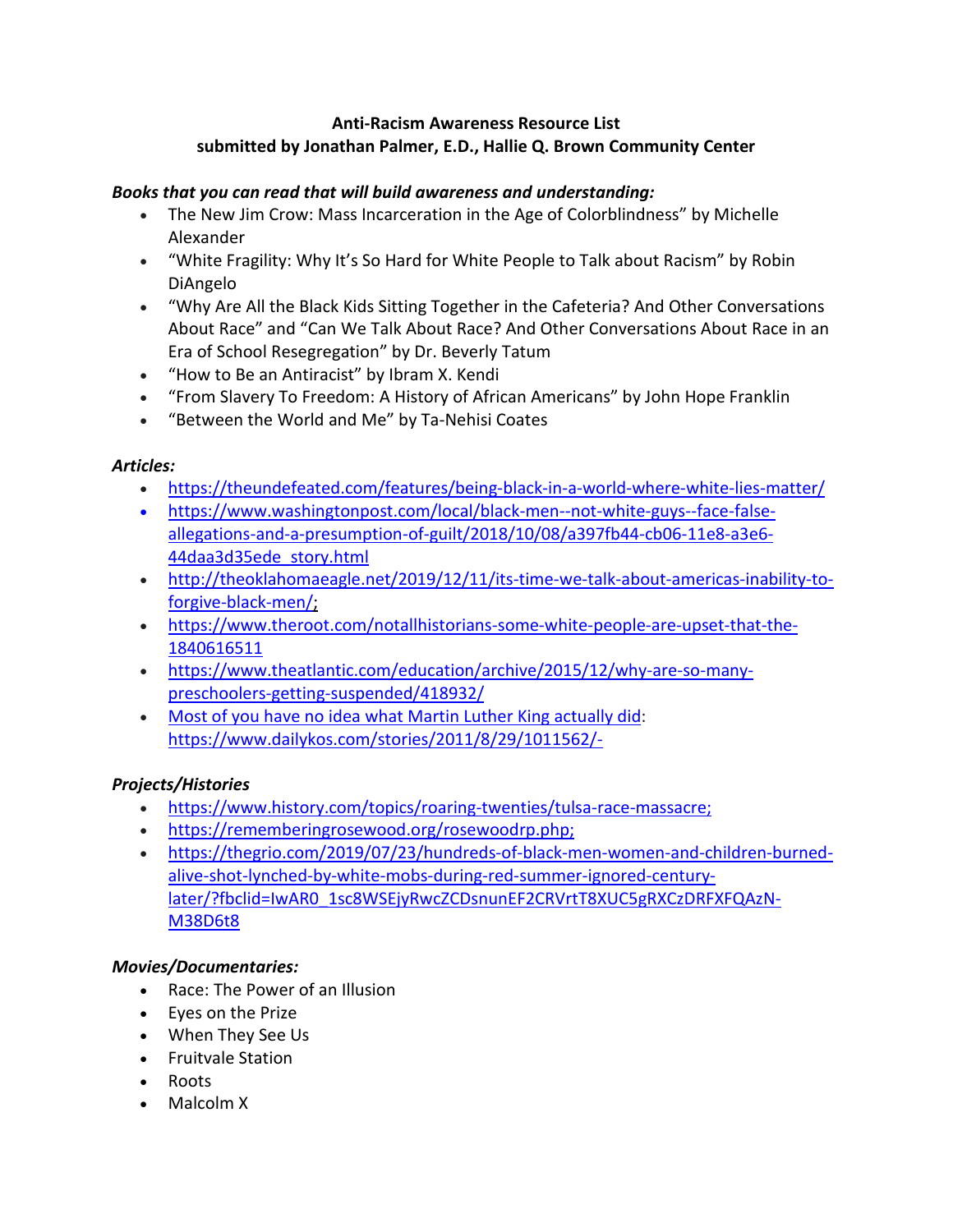- Bamboozled
- Do The Right Thing
- Mississippi Burning
- Rosewood
- Watchmen (TV Series)
- Amistad
- Murder On A Sunday Morning,
- I Am Not Your Negro
- 13th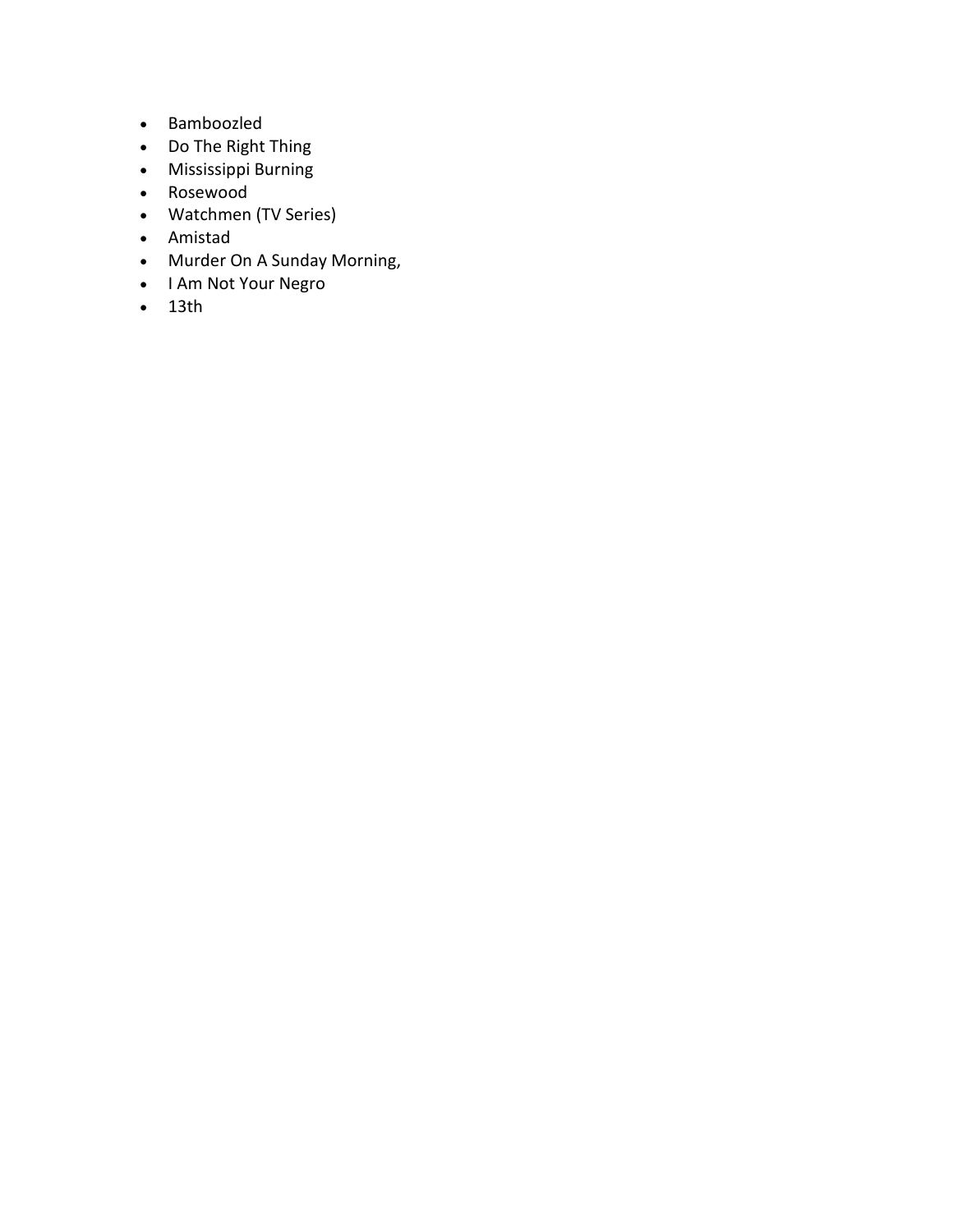**Reading List – submitted by Suzanne Madison, Program Coordinator, ElderCare Development Partnership, Metropolitan Area Agency on Aging**

# **Any book, movie, or podcast that encourages us to understand the interconnected nature of oppression.**

• House That Race Built: Original Essays by Toni Morrison, Angela Y. Davis, Cornel West, and Others on Black Americans and Politics in America Today

by [Wahneema Lubiano \(Editor\),](https://www.barnesandnoble.com/s/%22Wahneema%20Lubiano%22?Ntk=P_key_Contributor_List&Ns=P_Sales_Rank&Ntx=mode+matchall) [Angela Yvonne Davis \(Joint Author\),](https://www.barnesandnoble.com/s/%22Angela%20Yvonne%20Davis%22?Ntk=P_key_Contributor_List&Ns=P_Sales_Rank&Ntx=mode+matchall) [Cornel West \(Joint Author\)](https://www.barnesandnoble.com/s/%22Cornel%20West%22?Ntk=P_key_Contributor_List&Ns=P_Sales_Rank&Ntx=mode+matchall)

• Howard Zinn on Race

by [Howard Zinn,](https://www.barnesandnoble.com/s/%22Howard%20Zinn%22?Ntk=P_key_Contributor_List&Ns=P_Sales_Rank&Ntx=mode+matchall) [Cornel West \(Introduction\)](https://www.barnesandnoble.com/s/%22Cornel%20West%22?Ntk=P_key_Contributor_List&Ns=P_Sales_Rank&Ntx=mode+matchall)

• Between the World and Me

by Ta-Nehisi Coates

• How to Be Less Stupid About Race: On Racism, White Supremacy, and the Racial Divide

by [Crystal Marie Fleming](https://www.barnesandnoble.com/s/%22Crystal%20Marie%20Fleming%22?Ntk=P_key_Contributor_List&Ns=P_Sales_Rank&Ntx=mode+matchall)

• White Like Me: Reflections on Race from a Privileged Son / Edition 3

by [Tim Wise](https://www.barnesandnoble.com/s/%22Tim%20Wise%22?Ntk=P_key_Contributor_List&Ns=P_Sales_Rank&Ntx=mode+matchall)

• Black Man in a White Coat: A Doctor's Reflections on Race and Medicine

by [Damon Tweedy M.D.](https://www.barnesandnoble.com/s/%22Damon%20Tweedy%20M.D.%22?Ntk=P_key_Contributor_List&Ns=P_Sales_Rank&Ntx=mode+matchall)

Race, Work, and Leadership: New Perspectives on the Black Experience

by [Laura Morgan Roberts,](https://www.barnesandnoble.com/s/%22Laura%20Morgan%20Roberts%22?Ntk=P_key_Contributor_List&Ns=P_Sales_Rank&Ntx=mode+matchall) [Anthony J. Mayo,](https://www.barnesandnoble.com/s/%22Anthony%20J.%20Mayo%22?Ntk=P_key_Contributor_List&Ns=P_Sales_Rank&Ntx=mode+matchall) [David A. Thomas](https://www.barnesandnoble.com/s/%22David%20A.%20Thomas%22?Ntk=P_key_Contributor_List&Ns=P_Sales_Rank&Ntx=mode+matchall)

Race Talk and the Conspiracy of Silence: Understanding and Facilitating Difficult Dialogues on Race

by [Derald Wing Sue](https://www.barnesandnoble.com/s/%22Derald%20Wing%20Sue%22?Ntk=P_key_Contributor_List&Ns=P_Sales_Rank&Ntx=mode+matchall)

• One Blood: Parting Words to the Church on Race and Love

by [John M Perkins](https://www.barnesandnoble.com/s/%22John%20M%20Perkins%22?Ntk=P_key_Contributor_List&Ns=P_Sales_Rank&Ntx=mode+matchall)

• We Gon' Be Alright: Notes on Race and Resegregation

by [Jeff Chang](https://www.barnesandnoble.com/s/%22Jeff%20Chang%22?Ntk=P_key_Contributor_List&Ns=P_Sales_Rank&Ntx=mode+matchall)

• Black Girl Dangerous on Race, Queerness, Class and Gender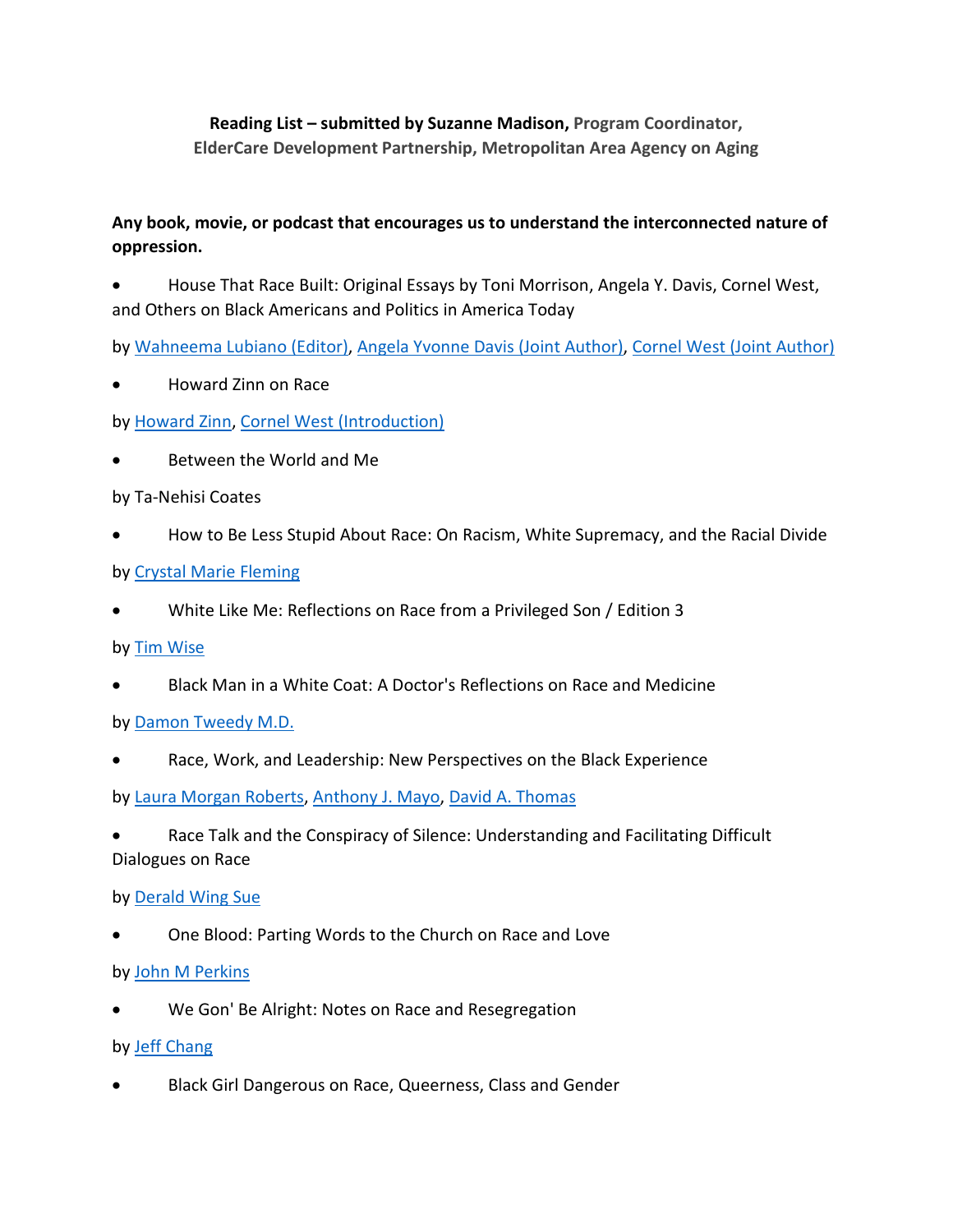by [Mia McKenzie](https://www.barnesandnoble.com/s/%22Mia%20McKenzie%22?Ntk=P_key_Contributor_List&Ns=P_Sales_Rank&Ntx=mode+matchall)

- Diversity, Equity, and Inclusion: Strategies for Facilitating Conversations on Race by [Caprice Hollins,](https://www.barnesandnoble.com/s/%22Caprice%20Hollins%22?Ntk=P_key_Contributor_List&Ns=P_Sales_Rank&Ntx=mode+matchall) [Ilsa Govan](https://www.barnesandnoble.com/s/%22Ilsa%20Govan%22?Ntk=P_key_Contributor_List&Ns=P_Sales_Rank&Ntx=mode+matchall)
- Caste: The Origins of Our Discontents

by [Isabel Wilkerson](https://www.barnesandnoble.com/s/%22Isabel%20%20Wilkerson%22?Ntk=P_key_Contributor_List&Ns=P_Sales_Rank&Ntx=mode+matchall)

- White Fragility
- By Robin DeAngelo
- Stony the Road: Reconstruction, White Supremacy, and the Rise of Jim Crow

By Henry Louis Gates, Jr.

• White Trash: The 400-Year Untold Story of Class in America.

### by Nancy Isenberg

• The Age of American Unreason in a Culture of Lies, 2018.

### by Susan Jacoby

• How to Be an Anti-Racist

### by Ibram X Kendi

THESE TRUTHS: A HISTORY OF THE UNITED STATES

### by Jill Lepore

Lies My Teacher Told Me, 2018

### by James Loewen

The Soul of America: The Battle for Our Better Angels

### by Jon Meachem

The Words We Live By: Your Annotated Guide to the Constitution

### by Linda R. Monk

• Death of a Nation

### by David Noble

• On Tyranny: Twenty Lessons from the Twentieth Century

## by Timothy Snyder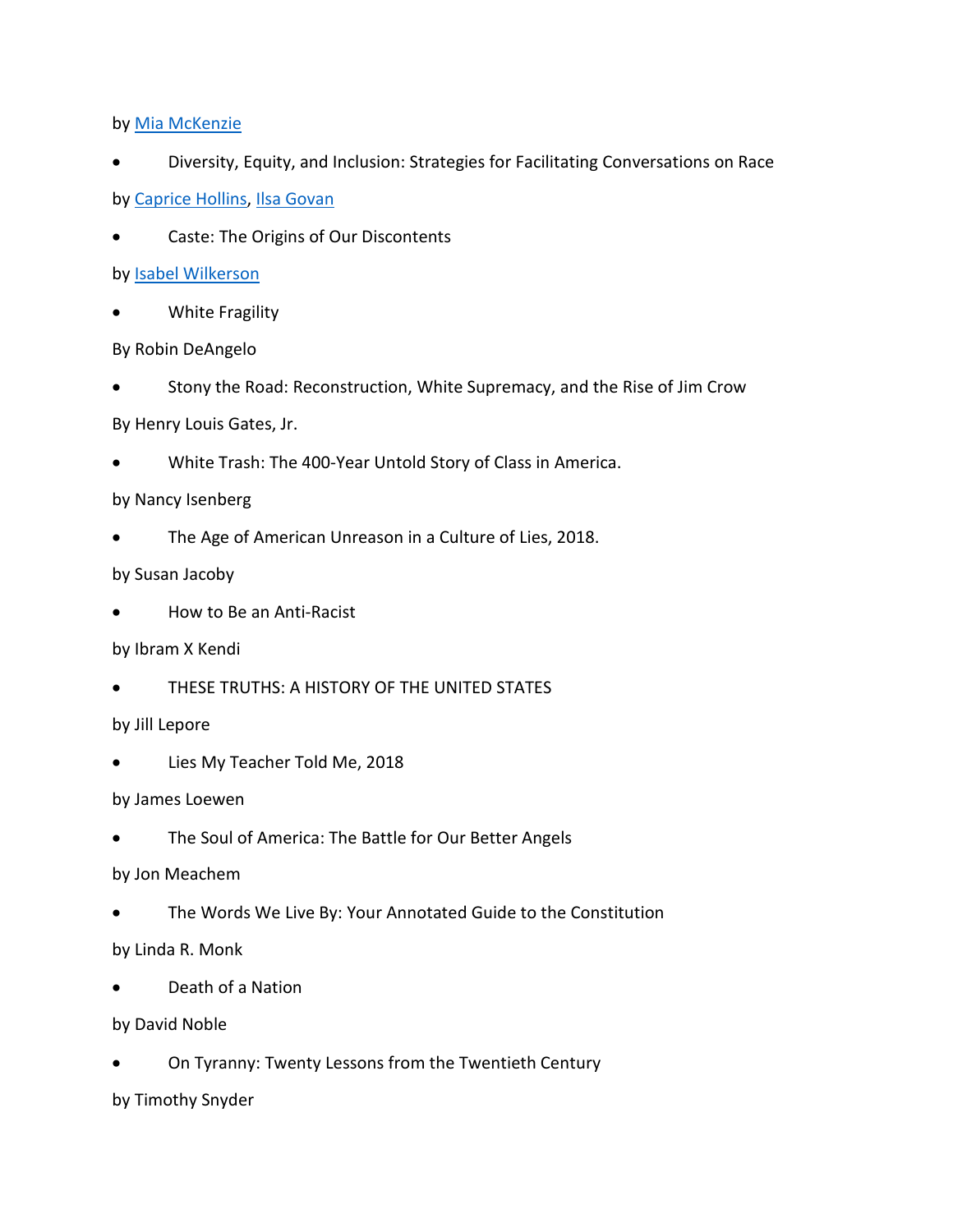• A Different Mirror: A History of Multicultural America

by Ronald Takaki

• African Americans in Minnesota. Minnesota Historical Society Press, 2002

Katrina Browne's documentary video, **"Traces of the Trade: A Story from the Deep North"**

### PBS documentary **"Driving While Black"**

Tedx – name presenters

If you have iTunes on phone or computer, you can play Apple Music – look for Apple Podcasts. There is an original presentation by Jon Meacham called, "It was Said."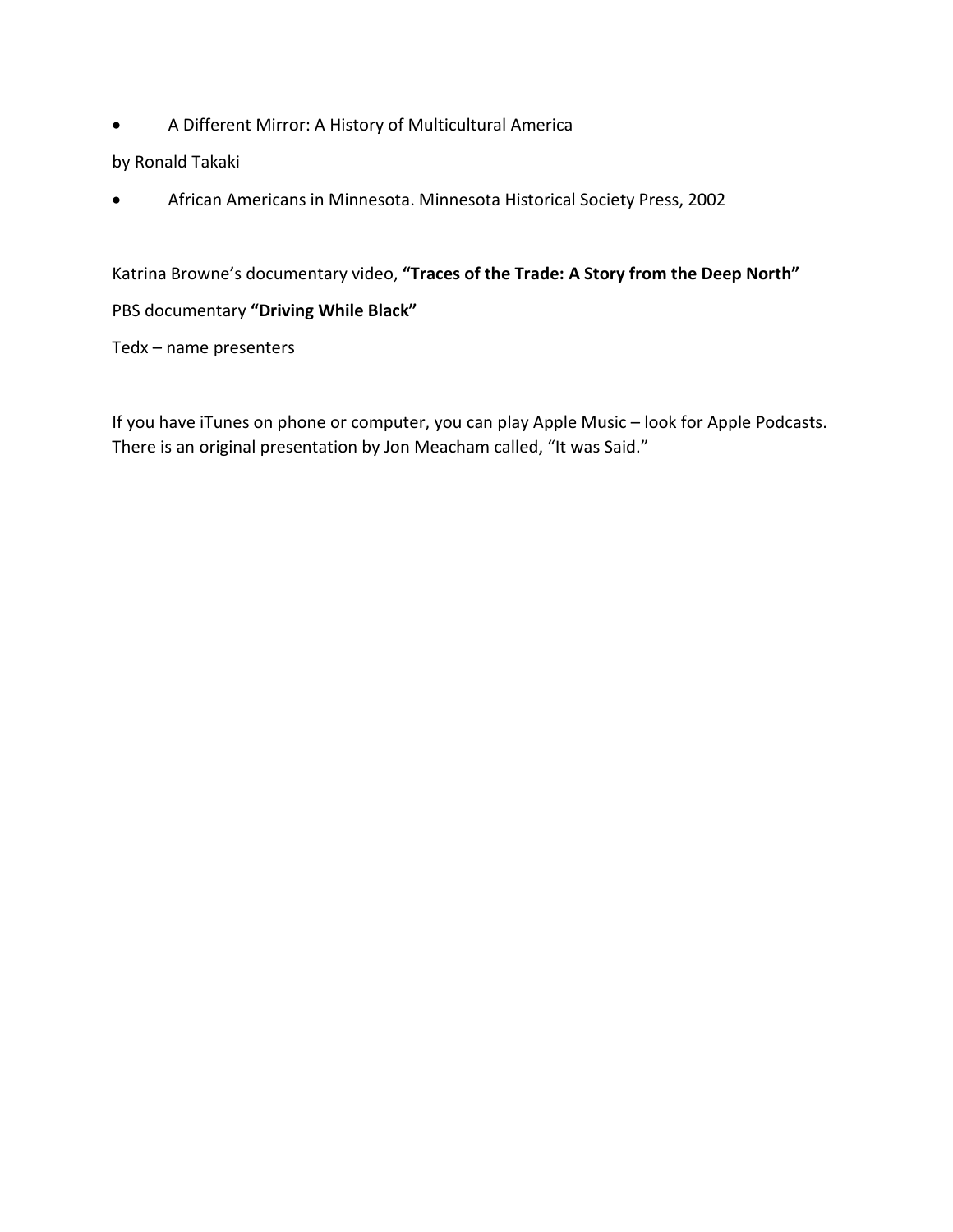## **Detailed information on anti-racism resources by Sarah Sophie Flicker and Alyssa Klein in May 2020**

This guide is intended to serve as a resource to white people and parents to deepen our antiracism work. If you haven't engaged in anti-racism work in the past, start now. Feel free to circulate this document on social media and with your friends, family, and colleagues. Here is a shorter link: bit.ly/ANTIRACISMRESOURCES

## **Resources for white parents to raise anti-racist children:**

- Books:
	- [Coretta Scott King Book Award Winners: books for children and young adults](https://www.commonsensemedia.org/lists/coretta-scott-king-book-award-winners)
- Podcasts:
	- [Parenting Forward podcast episode 'Five Pandemic Parenting Lessons with Cindy Wang](https://podcasts.apple.com/us/podcast/parenting-forward/id1403686245?i=1000474951309)  [Brandt'](https://podcasts.apple.com/us/podcast/parenting-forward/id1403686245?i=1000474951309)
	- [Fare of the Free Child podcast](https://www.raisingfreepeople.com/podcast/)
- Articles:
	- [PBS's Teaching Your Child About Black History Month](https://www.pbs.org/parents/thrive/teaching-your-child-about-black-history-month)
- The Conscious Kid: follow them o[n Instagram](https://www.instagram.com/theconsciouskid/) and consider signing up for thei[r Patreon](https://www.patreon.com/theconsciouskid)

**Articles to read:**

- ["America's Racial Contract Is Killing Us" by Adam Serwer | Atlantic \(May 8, 2020\)](https://www.theatlantic.com/ideas/archive/2020/05/americas-racial-contract-showing/611389/)
- [Ella Baker and the Black Freedom Movement \(Mentoring a New Generation of Activists](https://drive.google.com/a/glaze0101.com/file/d/0By2bSlBi5slDbXB2enJ0RzN6c3M/view?usp=sharing)
- ["My Life as an Undocumented Immigrant"](https://www.nytimes.com/2011/06/26/magazine/my-life-as-an-undocumented-immigrant.html) **[by Jose Antonio Vargas | NYT Mag \(June 22,](https://www.nytimes.com/2011/06/26/magazine/my-life-as-an-undocumented-immigrant.html)  [2011\)](https://www.nytimes.com/2011/06/26/magazine/my-life-as-an-undocumented-immigrant.html)**
- [The 1619 Project \(all the articles\) | The New York Times Magazine](https://www.nytimes.com/interactive/2019/08/14/magazine/1619-america-slavery.html)
- [The Combahee River Collective Statement](http://circuitous.org/scraps/combahee.html)
- ["The Intersectionality Wars" by Jane Coaston | Vox \(May 28, 2019\)](https://www.vox.com/the-highlight/2019/5/20/18542843/intersectionality-conservatism-law-race-gender-discrimination)
- [Tips for Creating Effective White Caucus Groups developed by Craig Elliott PhD](http://convention.myacpa.org/houston2018/wp-content/uploads/2017/11/Guidelines-for-Effective-White-Caucuses.pdf)
- ["White Privilege: Unpacking the Invisible Knapsack" by Knapsack Peggy McIntosh](http://convention.myacpa.org/houston2018/wp-content/uploads/2017/11/UnpackingTheKnapsack.pdf)
- ["Who Gets to Be Afraid in America?" by Dr. Ibram X. Kendi | Atlantic \(May 12, 2020\)](https://www.theatlantic.com/ideas/archive/2020/05/ahmaud-arbery/611539/)

**Videos to watch:**

- [Black Feminism & the Movement for Black Lives: Barbara Smith, Reina Gossett, Charlene](https://youtu.be/eV3nnFheQRo)  [Carruthers \(50:48\)](https://youtu.be/eV3nnFheQRo)
- ["How Studying Privilege Systems Can Strengthen Compassion"](https://youtu.be/e-BY9UEewHw) | Peggy McIntosh at TEDxTimberlaneSchools (18:26)

**Podcasts to subscribe to:**

- [1619 \(New York Times\)](https://www.nytimes.com/2020/01/23/podcasts/1619-podcast.html)
- [About Race](https://www.showaboutrace.com/)
- [Code Switch \(NPR\)](https://www.npr.org/sections/codeswitch/)
- [Intersectionality Matters! hosted by Kimberlé Crenshaw](https://podcasts.apple.com/us/podcast/intersectionality-matters/id1441348908)
- [Momentum: A Race Forward Podcast](https://www.raceforward.org/media/podcast/momentum-race-forward-podcast)
- [Pod For The Cause \(from The Leadership Conference on Civil & Human Rights\)](https://civilrights.org/podforthecause/)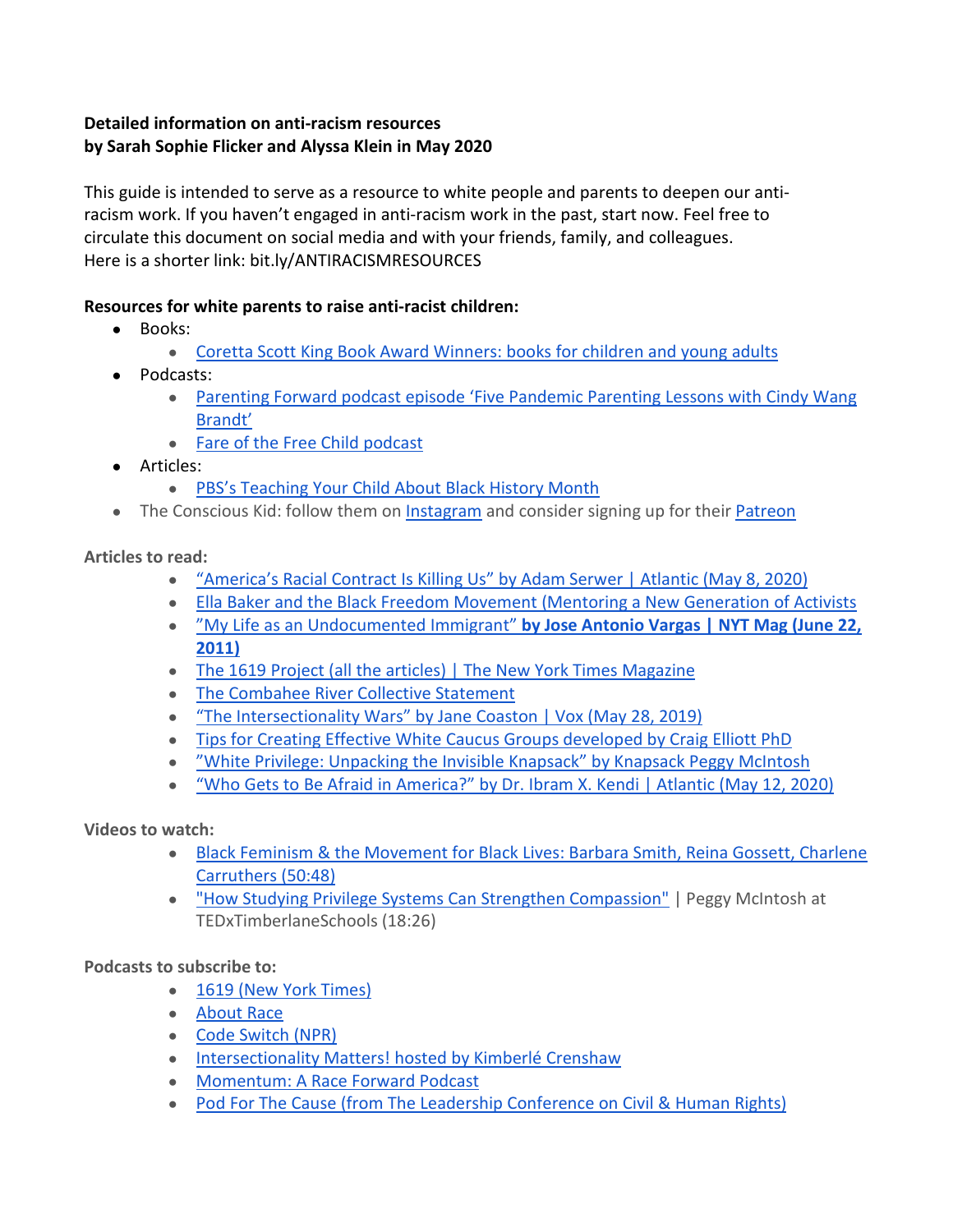- [Pod Save the People \(Crooked Media\)](https://crooked.com/podcast-series/pod-save-the-people/)
- [Seeing White](https://www.sceneonradio.org/seeing-white/)

**Books to read:**

- [Black Feminist Thought](https://books.google.com/books/about/Black_Feminist_Thought.html?id=cdtYsU3zR14C) by Patricia Hill Collins
- [Eloquent Rage: A Black Feminist Discovers Her Superpower](https://read.macmillan.com/lp/eloquent-rage/) by Dr. Brittney Cooper
- [Heavy: An American Memoir](https://www.kieselaymon.com/heavy) by Kiese Laymon
- [How To Be An Antiracist](https://www.ibramxkendi.com/how-to-be-an-antiracist-1) by Dr. Ibram X. Kendi
- [I Know Why the Caged Bird Sings](https://www.penguinrandomhouse.com/books/3924/i-know-why-the-caged-bird-sings-by-maya-angelou/) by Maya [Angelou](https://chipublib.bibliocommons.com/search?q=%22Angelou%2C+Maya%22&search_category=author&t=author)
- [Just Mercy](https://justmercy.eji.org/) by Bryan Stevenson
- [Me and White Supremacy](http://laylafsaad.com/meandwhitesupremacy) by Layla F. Saad
- [Raising Our Hands](https://www.jennaarnold.com/book) by Jenna Arnold
- [Redefining Realness](https://www.simonandschuster.com/books/Redefining-Realness/Janet-Mock/9781476709130) by Janet [Mock](https://chipublib.bibliocommons.com/search?q=%22Mock%2C+Janet%22&search_category=author&t=author)
- [Sister Outsider](https://www.penguinrandomhouse.com/books/198292/sister-outsider-by-audre-lorde/) by Audre Lorde
- [So You Want to Talk About Race](https://www.sealpress.com/titles/ijeoma-oluo/so-you-want-to-talk-about-race/9781580056779/) by Ijeoma Oluo
- [The Bluest Eye](https://www.penguinrandomhouse.com/books/117662/the-bluest-eye-by-toni-morrison/) by Toni Morrison
- [The Fire Next Time](https://www.penguinrandomhouse.com/books/7753/the-fire-next-time-by-james-baldwin/9780679744726/teachers-guide/) by James Baldwin
- The New Jim [Crow: Mass Incarceration in the Age of Colorblindness](https://newjimcrow.com/) by Michelle Alexander
- [The Next American Revolution: Sustainable Activism for the Twenty-First Century](https://www.ucpress.edu/book/9780520272590/the-next-american-revolution) by Grace Lee Boggs
- [The Warmth of Other Suns](https://www.penguinrandomhouse.com/books/190696/the-warmth-of-other-suns-by-isabel-wilkerson/) by Isabel Wilkerson
- [Their Eyes Were Watching God](https://www.zoranealehurston.com/books/their-eyes-were-watching-god/) by Zora Neale Hurston
- [This Bridge Called My Back: Writings by Radical Women of Color](http://v/) by Cherríe Moraga
- [When Affirmative Action Was White: An Untold History of Racial Inequality in](https://books.google.com/books/about/When_Affirmative_Action_was_White.html?id=cfhneJPcD38C)  [Twentieth-Century America](https://books.google.com/books/about/When_Affirmative_Action_was_White.html?id=cfhneJPcD38C) by Ira Katznelson
- [White Fragility: Why It's So Hard for White People to Talk About Racism](https://robindiangelo.com/publications/) by Robin DiAngelo, PhD

**Films and TV series to watch:**

- $\bullet$  13th (Ava DuVernay) Netflix
- American Son (Kenny Leon) Netflix
- Black Power Mixtape: 1967-1975 Available to rent
- Clemency (Chinonye Chukwu) Available to rent
- Dear White People (Justin Simien) Netflix
- Fruitvale Station (Ryan Coogler) Available to rent
- I Am Not Your Negro (James Baldwin doc) Available to rent or on Kanopy
- If Beale Street Could Talk (Barry Jenkins) Hulu
- Just Mercy (Destin Daniel Cretton) Available to rent
- $\bullet$  King In The Wilderness  $-$  HBO
- See You Yesterday (Stefon Bristol) Netflix
- Selma (Ava DuVernay) Available to rent
- $\bullet$  The Black Panthers: Vanguard of the Revolution  $-$  Available to rent